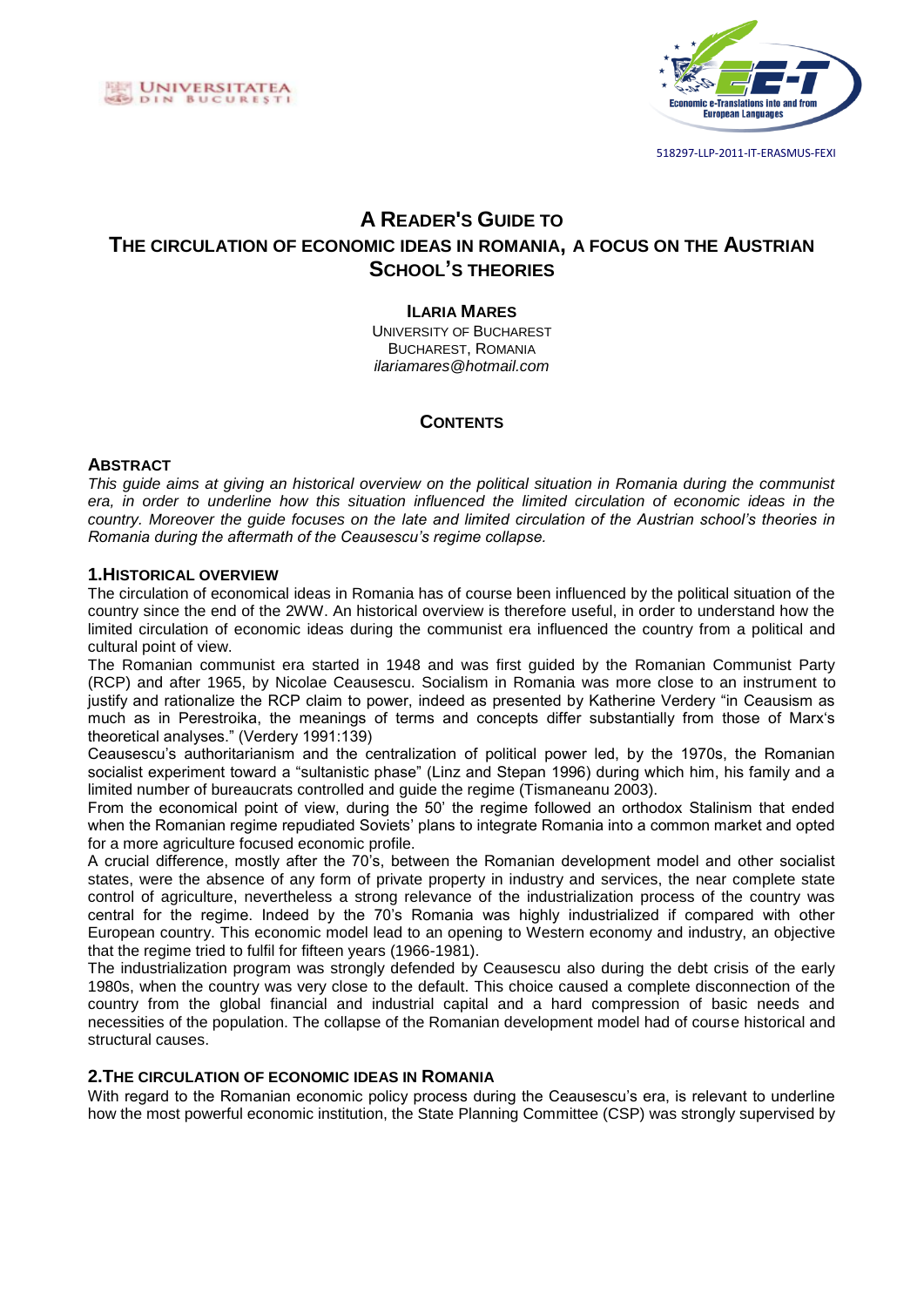



518297-LLP-2011-IT-ERASMUS-FEXI

Ceausescu, who perceived economic policy as one of his main preoccupations and who was therefore influencing the drafting of economic policy strategies without any logical consideration of experts' and bureaucrats' resistances. Mostly during the 80's Ceausescu's controls over economic decision-making and the implementation of Stalinist practices were particularly strong (Ionete 1993).

From the academical point of view, the centre for national economic research and development was the Academy of Commercial and Cooperative Studies in Bucharest, that with the Decree no. 175/ August 3, 1948 turned into the Institute for Economic Sciences and Planning, according to the model provided by Soviet higher education institutions. The Academy after 1968 was renamed "Academia de Studii Economice din Bucuresti", Academy of Economic Sciences (ASE). This institution and economics institutes within ASE, were government think-tanks and were considered the most advanced research centres.

After the 50's imposition of Soviet economics ideas, during which economic textbooks were translations of Soviet originals (Balas 2000: 327), a marginal pluralism was brought in the economic disciplines during the 60's and the 70's as part of a comprehensive rethinking of the role of technical experts. Of course during these two decades the economic discipline was ruled by Soviet orthodoxy, but its translation gave birth to a hybrid: the nationalist-Soviet syndissertation (Aligica and Evans 2008: 37-41).

At the beginning of the 70's Ceausescu had the objective of giving o Romania a relevant role in the Non-Aligned Movement, this enabled the rising of a local syndissertation of Latin American structuralism and the reigning Marxist-Leninist orthodoxy (Aligica and Evans 2009), nevertheless this didn't reduce the relevance and implementation of Soviet economics.

During this period the nationalist-Soviet and structuralist-Soviet experiments were challenged by some important economists, such as Emilian Dobrescu, Aurel Iancu and Gheorghe Zaman, who imported Western methodologies and developed an input-output model for the National communist economy.

Another challenge to the Romania economic model came from some economists like Egon Balas and Tiberiu Schatteles, who practiced mathematical economics. Balas studied other Eastern European versions of marginalism and socialism and worked with the latest Western production in operations research, a field technical enough to escape the rigors of censorship. As stated by Tiberiu Schatteles, "economists did not enjoy much consideration in Romanian culture. Fortunately, mathematicians were respected by almost everyone, including by those who did not feel too comfortable in this science […] The study of economics had always been too politicized in Romania" (Aligica and Terpe 2007: 20).

As a matter of fact several economists were dismissed if they criticize even minimally the regime's views or policies, and others just left the country, when during the 80's the regime restrict furthermore the chance of dissent, which was only possible in the framework of the academical inner debate in the more important Romanian universities.

Despite the tightness of the regime control, the academical debate was active and productive and therefore when the regime collapsed in 1989 several mathematical economists had the skills and the expertise to become translators of neoliberal transition economics, and when these economist had access to relevant political positions they had the chance to promote a reform package within1990 and 1992.

### **3.THE CIRCULATION OF AUSTRIAN SCHOOL'S THEORIES IN ROMANIA**

The circulation of Austrian School ideas and theories has been very limited in Romania until the 90's. Before this period is possible to track down the use of Austrian School theories in a work published by Tiberiu Schatteles in 1972, in which he took into consideration the Austrian School critique of socialism in order to emphasize the problematical issues of centralized planning.

With regard to the translations of Austrian School of economics, is necessary to underline the relevance of Mihai Radu Solcan, an assistant professor at Politehnica*,* the Bucharest engineering university. Thanks to his relevant academical position and his role as an editor of Humanitas*,* Romania's most respected private publishing house, he had the chance to promote the publication, in Romanian, of the main works of libertarian movement authors. Moreover also Adrian Miroiu, the Dean of the philosophy department of University of Bucharest, had a relevant role in the circulation of libertarian economical ides in Romania. (Ban: 2011)

Furthermore in 1992 Cristian Comanescu founded the Ludwig von Mises Institute, a network of libertarian economists that had the aim of promoting libertarian ideas, without focusing on policy issues (Evans 2009). Only during the late 90's libertarians started promoting more effectively policy debates both in economic and